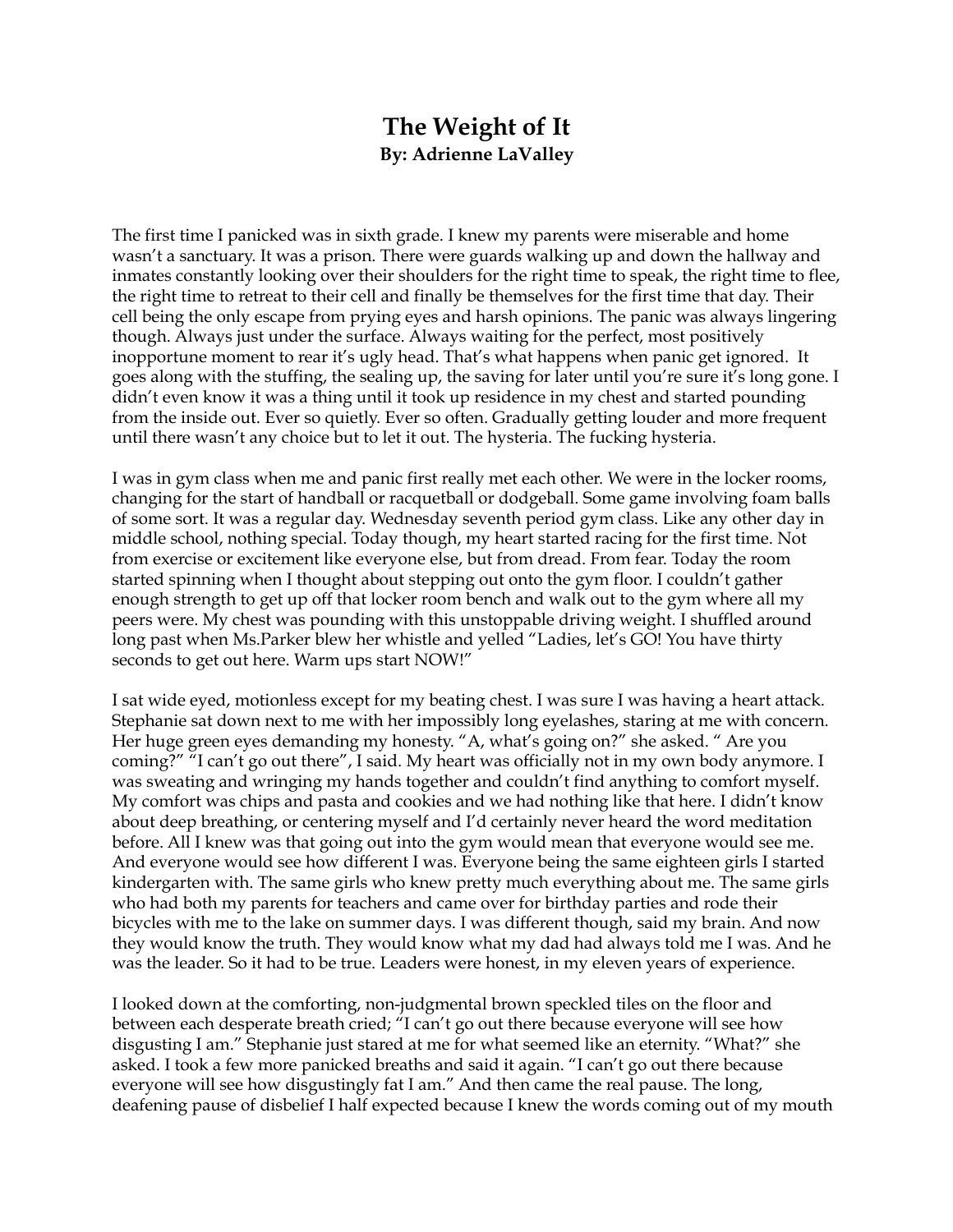couldn't make sense to anyone except me and my dad. We were the only ones who knew the truth. We were the only ones who knew that big was bad. Fat was equivalent to giving up on life and I'd never get anywhere until I lost at least another twenty pounds. Probably more if I really wanted to be a dancer. That's just how the world worked. "Adrienne… you are not fat." "Yes I am!! Yes I am! I'm disgusting! I jiggle everywhere and my thighs touch and I'm so fucking gross!" And I knew it was true. I could feel it in my bones. I wished to death I was just trying to get attention or fishing for a compliment but I knew, in every fiber of my being that I was utterly repulsive. I was big. And there was nothing worse in life than being big. Absolutely nothing.

"No you're NOT!! What are you talking about? Why do you think that? It's just gym class, A! Do you want me to get Ms.Parker in here?" "Oh my God NO! Oh my god, oh my god, Steph No! Do not tell anyone please. Just. Oh my god. Just give me a minute. Tell Ms. Parker I don't feel good and I'll be right out. I'm coming, I just need a second. Just let me… calm down. I'll be out. I'm so sorry. I'm so sorry. I am so stupid. Please don't tell anyone. Don't tell ANYONE!" Then I covered my face with my hands, and put my head between my knees. Something I'd do for the next twenty five years whenever I got too overwhelmed to look someone in the eyes. My hands are very comforting, I've discovered. They don't quite carry the power of five pounds of pasta, but they'll do in a pinch.

This scenario would replay itself over and over again well into my late twenties when I finally found a psychiatrist who could connect the dots and help me understand what body dysmorphia was. But before that could happen, I'd first have to jump head long into an adolescence and adulthood molded by the ideas that one; I was way too big for everything, two; big was the worst thing in the world and three; only small people do well in life. The irony is that when I look back at pictures of myself I can so clearly see now that I was the same size as everyone else. Maybe ten pounds heavier at times, but mostly… I was no different than Stephanie. No different than Angela. No different than Kristin.

My dad started separating me from the pack when I decided to dance. I'd been in gymnastics since I was four and although I loved jumping around with abandon on the trampoline it wasn't until I passed by the dance studio on the other side of the complex that I knew what I wanted to do with my life. That. I want to do that. With pointe shoes on. I was eight. I started on Tuesdays and Thursdays in jazz and ballet class and before long I was fitted for my very first pair of pointe shoes. Pride incarnate. Right off the bat though I could tell I was different. My feet and legs just didn't look as small and graceful as the other girls. Theirs looked elegant and long when they piqued across the floor. My legs looked like a cross between a turkey thigh and a ham hock, stuffed into a Jessica Rabbit heel galloping after everyone. But boy could I jump. When I jumped, I felt like I was invincible. No one could jump as high and as quickly as I could. My legs were built for jumping. Short and strong and never exhausted.

On our thirty minute car rides home from dance class my dad would praise how strong I was. "You're built like a brick shit house, I tell ya", he'd say over and over again. "You've got good, strong stock. My god those thighs of yours are rock solid. I tell you what, I wouldn't want to be at the receiving end of high kick from you! You're really something when you jump across that floor. Can you imagine how much higher you'd jump though if you just lost twenty pounds? Oh wow! You'd be unstoppable, A". He'd whistle his "Hoooey!" whistle and I'd believe him. I'd listen and believe him with wide eyed wonderment. Why wouldn't I? He was my dad. And he was the leader. And leaders were honest. We went back to the dance store in Syracuse, an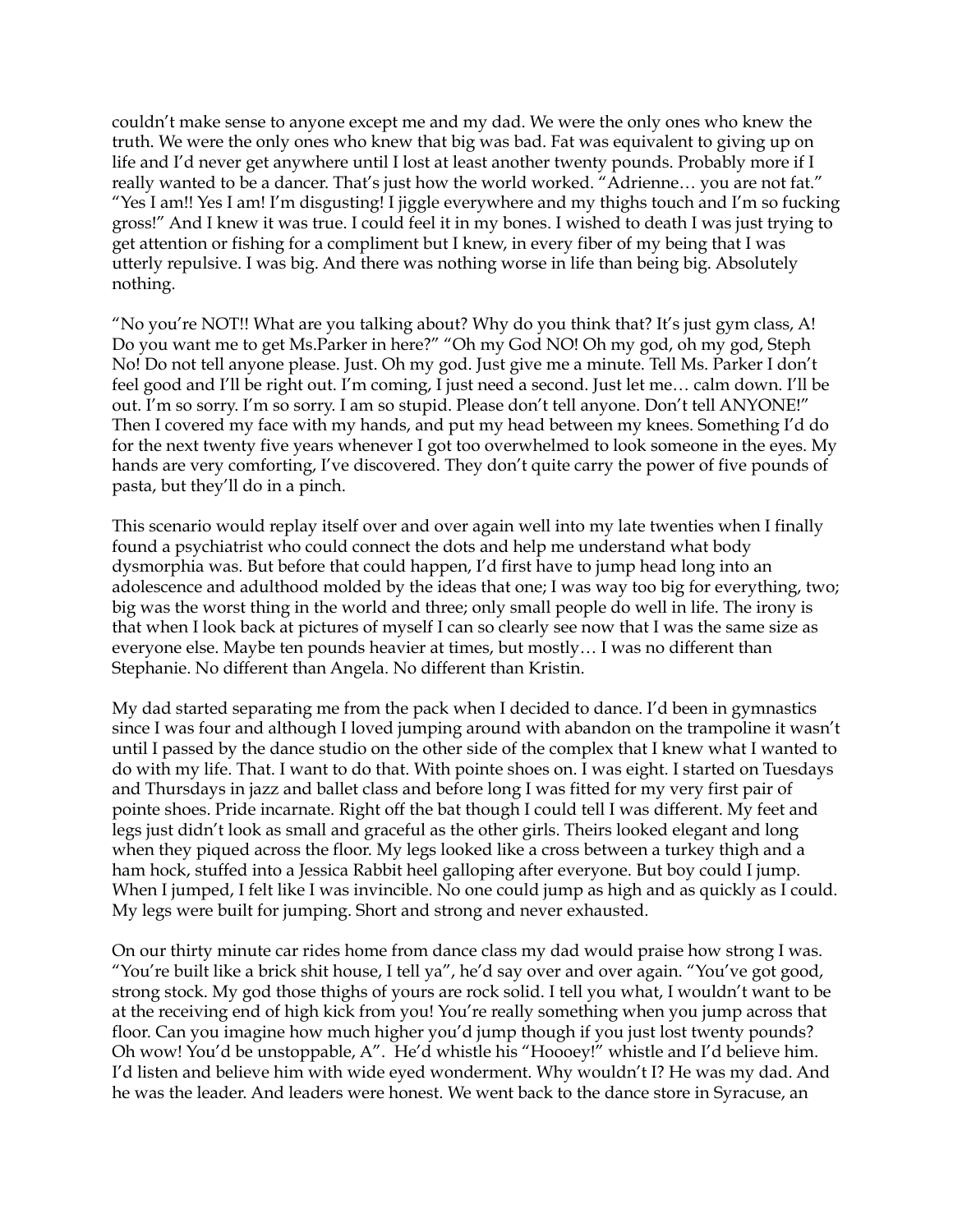hour drive into the city to get a different pair of pointe shoes some weeks later. A stronger pair. Ones that could hold me up. Ones that could withstand the weight of my brick shit house legs. My mom would take me though. And she didn't know I was disgusting, so I felt bad making her buy another seventy five dollar pair of pointe shoes because secretly I knew that if I just lost twenty pounds the first pair would hold me up. I was nine. I should be small.

I'd weigh myself every single morning and every single night and sometimes my dad would look over my shoulder and say "There ya go! You're gettin there! Now you listen to me though, I don't want to hear about any funny business like diet pills or anorexia or anything like that. Do you know what anorexia is? When you stop eating so you get so small and frail your bones stick out? That's gross and not sexy at all. Men don't like that. You'll do it the right way or no way at all. But boy, if you do wanna dance for a living this is just the way it is. Now your mom and I spend a lot of time and money on dance for you, I won't tell you how much, but it's a lot so if this is't something you're going to stick with then you better tell us right now." Of course it is. I'm ten. This is what I want to do for a living.

On one ride home from class one day I proudly showed him the baggie of grapes I'd half eaten. "This is all I've had today, dad. Just these grapes. I promise". "Atta girl. I can't wait to see what you do when you're a little lighter. I bet you're just going to fly. Did you see Amy in class today? She's so thin and graceful. She'd better be careful though. I see her losing more and more weight. She's gotta keep that balance. Don't want to get too thin." No, I'd think. We can't get too thin. Just perfect. Just the perfect amount of thin. I know what that is. I'm twelve." Amy was about five feet tall and weighed eighty five pounds at the age of nineteen. She flew across the floor and when she danced with Joe in the Pas de Deus, I swear she just levitated out of his arms. She was perfection. Especially when her collar bones really started to stick out. Everything I aspired to be. I'd get there someday. Someday soon.

We'd stop at the mall on the way home sometimes and walk around. He'd get me an orange soda, which had zero fat so at the time it was practically a diet drink. Zero fat meant zero fat. Sugar wasn't even on the radar. One time he stopped dead in his tracks, scrunched up his face, pointed with his first two fingers at the biggest woman he could find and whispered; "See that whale right there? She's given up on life. You can do that too, you know. You have the genes to be enormous if you want to. Just let it all go, if you want. God, she's like a cow almost. I bet she has four stomachs like a cow. If you don't want to be like that you have to commit to it, ok? You can't let your guard down." Oh my god. Fat is coming to get me. It's like the freaking blob. It just comes and claims people who aren't constantly vigilant? Noted.

By this time anxiety had crept into every facet of my life. I was a straight A student and I was in band and jazz band and chorus and jazz chorus and musicals and plays and high honor roll and tennis and marching band and I was dancing five days a week. Mondays, Tuesdays, Thursdays and Fridays from 4-8 and all day on Saturdays. If I didn't want to do this for a living I'd better tell them now. They were spending so much money on me and we didn't have money. And I was still fucking big. What a disappointment. Now my boobs were growing in and they just never seemed to stop growing. They looked ridiculous in my leotards and only added to my eternal fear and loathing of the jiggle. Jiggle is for losers. Jiggle is for people who'd given up on life. I'll just eat these carrots today. And then a bowl of pasta when everyone's asleep, of course. It doesn't count if everyone's asleep. Also this Laffy Taffy from the candy store. No one saw me eat it, so it didn't really happen.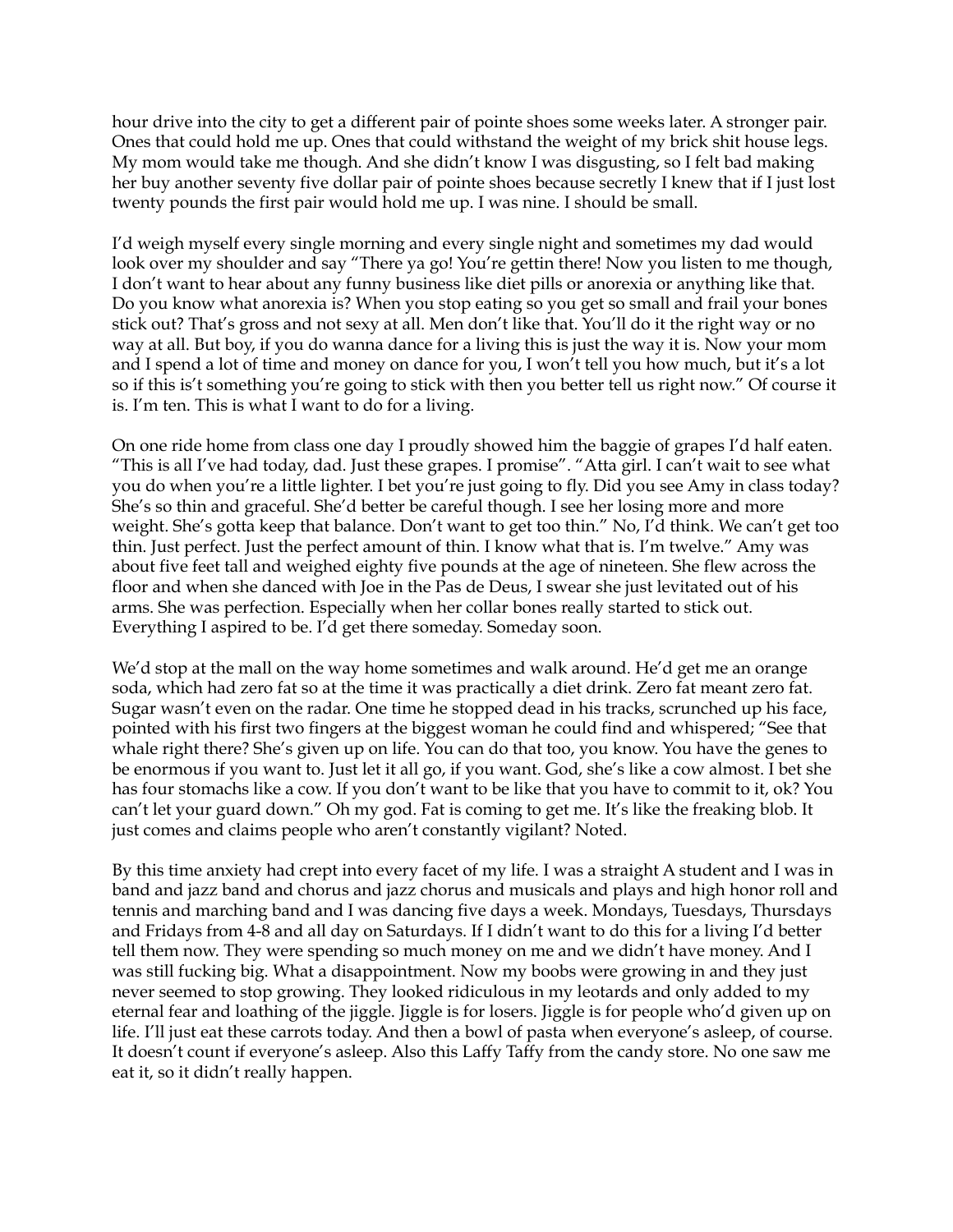My eighth grade science teacher would separate me from everyone else and make me sit in the back to take tests because he thought everyone was cheating off me. Of course they were. Nick was the absolute hottest and if he wanted to cheat off me that meant he liked me, so obviously I'd move my paper to the corner of the desk so he could see better. It's only polite. Maybe he'd wink at me later in the halls or invite me and my friends to come over and smoke in his basement that weekend. I'd get my test back with a 92% on it and the heavy chest pounding would hit me like that brick shit house. 92%? How did that happen? I knew everything in that test! It's because I'm so disgustingly fat, I know it. If I was skinnier I know I'd do better. If I was skinnier Mr. Corben would inappropriately look at me and I'd score so much better on my tests. I'm so fucking disgusting. I won't eat today. And tomorrow I'll only have dinner and then I'll dance all day Saturday, so I'll burn that off. I can lose five pounds by Sunday for sure. Then I'd calmly walk into the bathroom, close the stall door behind me and hyperventilate about how being big was ruining my life. When I graduated eighth grade, I stopped by that science teacher's room to thank him and he said "Adrienne… just don't get fat, OK? All the girls seem to grow up and just… get fat." "Oh my god, you don't have to worry about that Mr. C. Not me. No way." "OK then. Good luck in high school."

High school went by in a flash of pot smoke, binge eating and purging and before I knew it I was dancing in college. I'd made it. I wore two sports bras under my leotard and looking at myself in the mirror was the equivalent of flagellating with a spiked hook, but here I was. Dancing with girls who were auditioning for real things. I was different than everyone though, so I knew better than to actually major in dance. Dance majors were skinny and I was still big, so I'd have to settle for a minor in dance and a major in theatre and pre-med studies. I'd be the dancing dentist, my mom would say. Like the tap dancing doctor on Star Trek the Next Generation. I've always done all the things, so taking a double major and a minor is absolutely something I can pull of. Of course I can. I met a group of friends who smoked as much pot as I did and danced as much I did and ate like I always wanted to. I auditioned for and booked my very first role in a university play where I'd meet my life long girls. We were back up singers, wearing tight fitting flowery dresses, and we were not to be confused with decorations. We had parts. And I couldn't have been prouder. A real director. He was famous in Poland, I heard.

My dad came to see the show and afterwards he giggled and hugged me and said "You were great." That's code for "holy shit I can't believe I pay money for you to do backup singing in the worst thing I've ever seen in my life". But whatever… I had my own life now. I lived with my friends. I didn't have to show them what I'd eaten that day or explain why I hadn't lost the last ten pounds I was supposed to. And if I laid on the couch all day they never called me a lazy asshole. We were just friends. I was different of course, because they were small and I was big, and I panicked on a daily basis that they'd see me for the disgusting behemoth I was and finally kick me to the curb, but for now it was the closest thing to freedom I'd ever felt.

A couple days later I travelled back home for the holidays and while we were all laughing and reminiscing and eating shortbread in the kitchen my dad asked if he could see me for a second. "Sure!" I said. I followed him out to the porch away from everyone else and he scrunched up his face and pointed his first two fingers at me and said "Pooh... I'm sorry... I just can't keep to this to myself. I have to tell you. That dress you wore in the play? You're too chubby to wear that dress. You look huge on stage. I'm so sorry, honey. You just can't wear dresses like that. Sam and Christine looked amazing, but you and that other girl?… it was just inappropriate."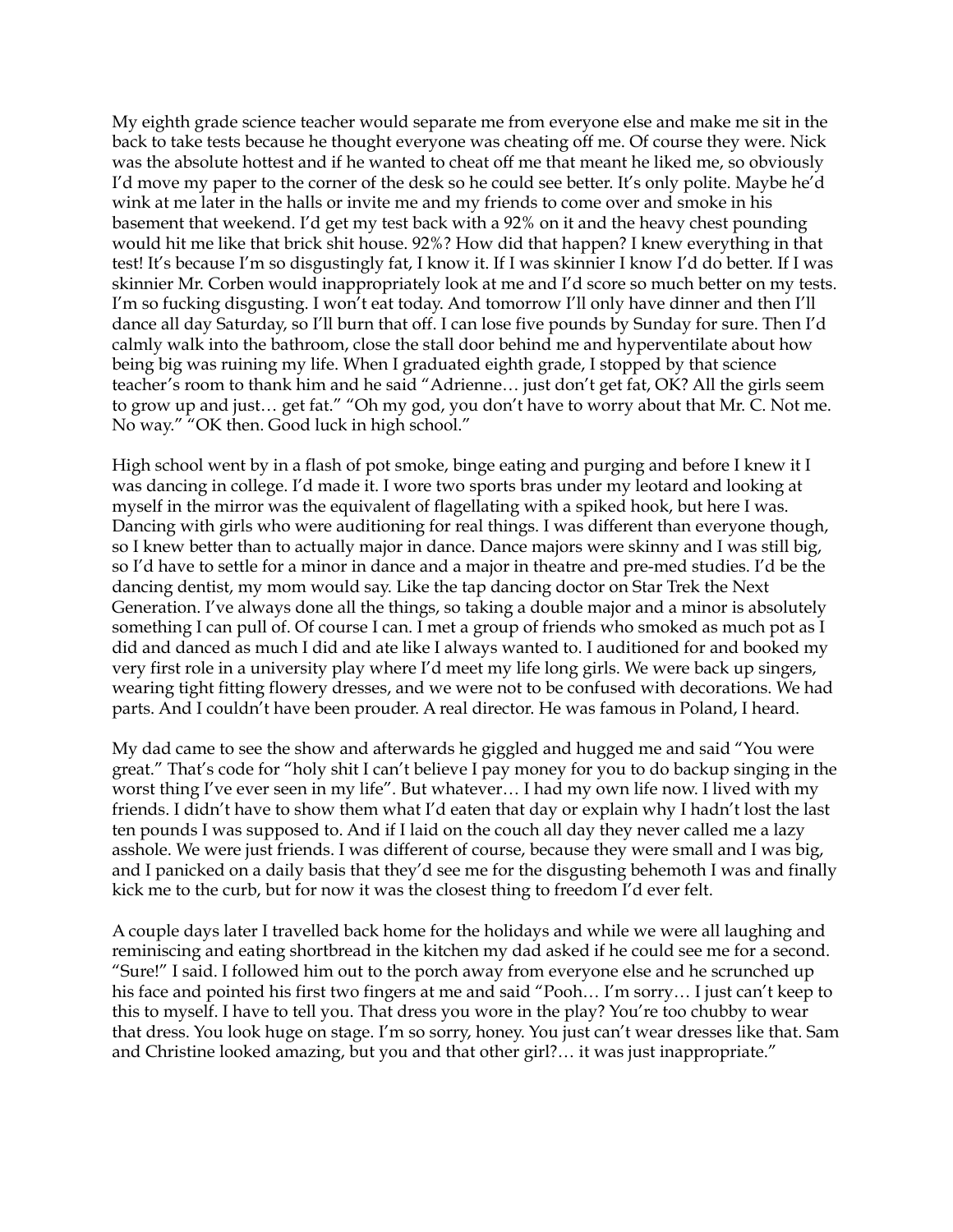I don't remember anything after that point except desperately wanting someone else to hear him then noticing his wife's concerned face when I walked back into the kitchen crying. But no one else did hear. He always made sure of that. I wonder if deep down he knew how fucked up it was. I like to think so. Honestly though, I think he thought he was doing me a favor. Being honest. Just telling it like it is. No bullshit here. No one asked why I was so upset. And if they had I wouldn't have told them anyway. I knew they already knew the truth. I knew they felt the same way. I knew it was completely monopolizing their minds. It's all anyone was thinking about tonight. How disgusting I was. No thank you, I don't need anymore shortbread. You're right. I'm fucking gross.

A couple years later I went away to the American Dance Festival with my friend who was the definition of perfect. Small, strong, graceful, wealthy and confident as hell. Everything I knew I'd be someday if I just lost that twenty pounds. I met my first real anorexic friend there and I'd never been so jealous in my life. She told us that her parents said if she lost even a single more pound while she was there that they'd immediately admit her to the hospital. Sounded like a challenge to me. I never saw Beth eat a morsel of food over the eight weeks we were there. And on the last day we never even got to say goodbye to her. She was out of control though. I was finding the perfect balance of thin. Not too thin, so boys didn't like me but definitely smaller than I was now. By that point I'd discovered Ephedrine though, so I didn't need to worry about it. The ephedrine took care of any cravings for nourishment plus gave me all the energy I needed to dance eight hours a day. My heart pounded like a race horse's until about 3am, but whatever I was becoming who I needed to be. My parents spent a lot of money on this summer program for me and I needed to show my dad I was serious. If I wasn't planning on doing this forever I sure as hell better tell him now. During the last week of classes a boy dancer came up to me and said "When I see you dancing I just want to toss your little body up in the air and partner with you." What? I'm sorry. It sounded like you said… I'm perfect? I thought I'd literally explode with pride right there in front of him. I'd done it. I'd arrived at myself. And myself was very small.

I'll never forget my sister's face when I walked in the door from the dance festival the next week. She didn't even recognize me. I remember her actually doing a double take and for the first time I felt a twinge of fear. I just assumed everyone would tell me how amazing I looked, but I was wearing clothes that were six sizes smaller than they were only eight weeks ago and that must have scared the absolute shit out of them. My dad immediately started asking me questions about how I'd done it. Had I broken our promise? Was I bulimic? We'd go out to dinner and I'd return from the bathroom to his concerned face. "Did you just throw up in the bathroom? I'm serious sweetheart, did you?" The rage that blazed up inside of me screamed … "You said I had to be small!!! I'm fucking small now!!!!" But I never said that. I just looked at him incredulously and said "No dad I promise, ok? I PROMISE! I just danced eight hours a day in stifling heat for the entire summer! There was no way I couldn't lose weight there!" "Well ok then, he'd say. I can't believe how amazing you look. You're actually svelte, A. You're really an athlete!" Yes. Thank you.

I graduated college and moved to New York and managed to keep the weight off for the most part. I told myself I'd never go back to being that disgusting girl. I hated her. Who was she even? She was weak and had no direction at all. I was strong and motivated and knew I was finally attractive. I was finally me. And I was calm. I love this small, calm person. As time went on though I'd frequently stare at my stomach in the mirror, especially after a meal and I could feel the hysteria boiling up in my throat. Hysteria I knew I couldn't explain to anyone else.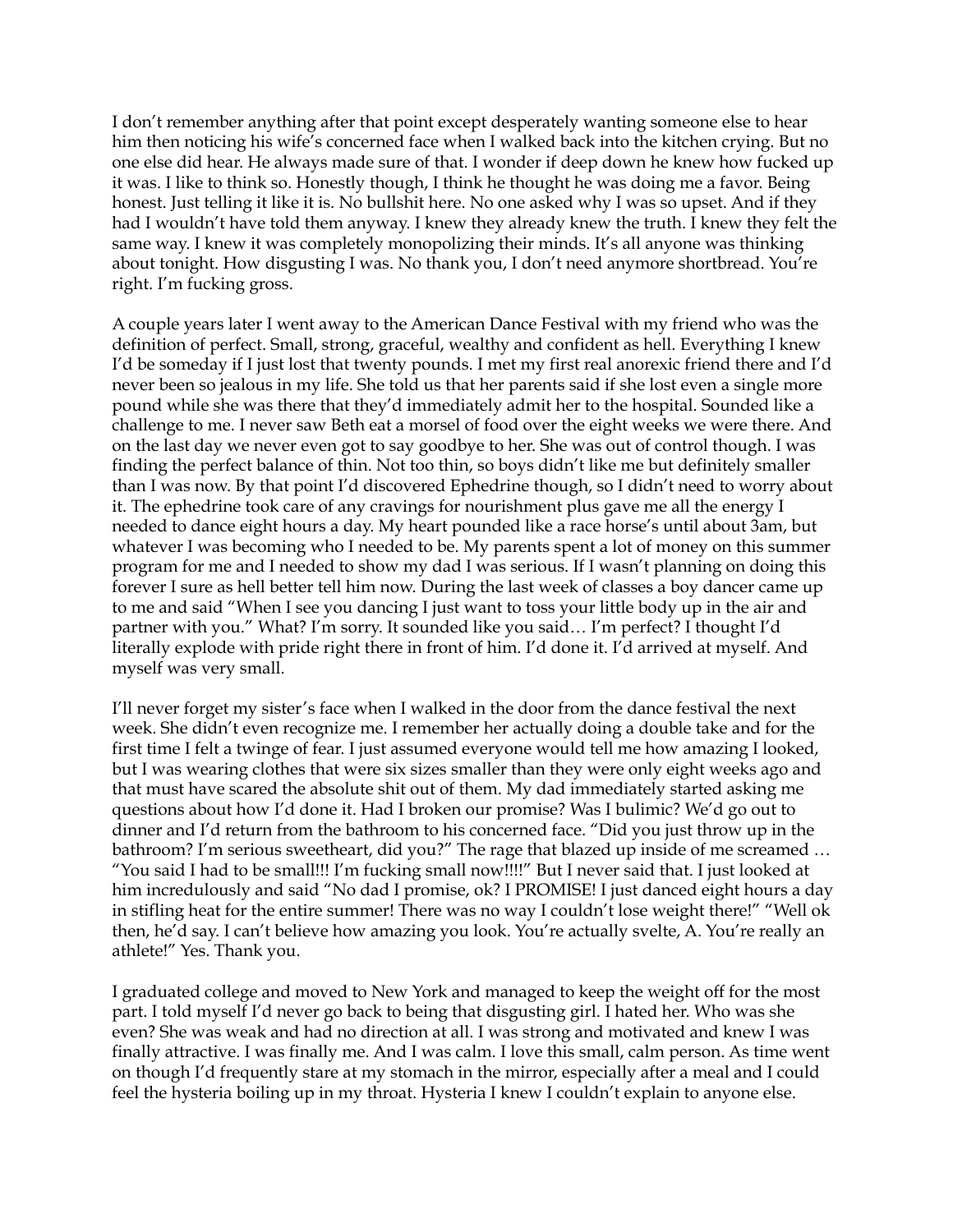There was nothing there to get hysterical about. There was nothing to grab at but skin and muscle, really. But pinching my skin between my fingers meant there was something else to lose. I could be smaller. And staying small is the most important thing. This was who I was now. That other girl was gone. And she needed to stay gone. Or I'd lose all my friends and my dad's support and probably my job, but certainly my boyfriend.

The chef at the restaurant I worked at told me how sexy I was on an hourly basis. He understood how important it was for me to be small. I'd get much bigger tips that way. He'd let me know the minute he felt like I'd gained any weight at all and remind me not to eat too many cheese breads because well, we know what could happen. The manager where I bartended also understood how important it was that I stay as small and sexy as possible. Our uniforms were tight black tube dresses with fishnet stockings and waist cinching belts. And I knew the less I ate that day, the bigger my tips would be. It was science. Hike my skirt up higher, so you can see the underside of my tight little butt? Of course! Boy, she really got it. The casting director I went to see stared at me like a piece of meat and scanned my body from bottom to top. He's measuring my thighs with his eyes. It's his job. Do you need me to lift my shirt up a little bit so you can see how small I am? I understand that's the most important thing here. When the wardrobe stylist yelled on set in front of twenty five people; "Sweet heart, don't move your arm that way the camera can see your back fat!!' I understood she was just doing her job. No human being could possibly stand to see an ounce of back fat. Their eyes may burn right out of their heads. And the owner of the company I booked my first commercial for loved to ask me if I'd gained any weight every single time I saw him. Then he'd slap me on the back, laugh and say "I'm only joking, you're the sexiest woman I know." It's important to him that his company be represented only by small people.

And when I did gain a few pounds back, the agent of the first big campaign of commercials I booked took me aside and said "You know… when I gain any weight, I like to just burn my old clothes." He never hired me again. The owner of the super exclusive, super rich people, super sexy gym I got hired to personal train at on the upper east side snuck up behind me at my interview with the manager and when I turned around he was pretending to hump me in the air. For the next year I worked there every few days I'd catch one of the head trainers pretending to hump me from behind while I stretched a client. Everyone just rolled their eyes at it and giggled. Guys are so funny that way. When I met a real famous director and he asked me to audition for him and then assaulted me in a hotel room, I knew it wouldn't matter to anyone because it wasn't really my body anyway. It's whatever you needed it to be. And whatever you needed it to look like. I knew I'd have to keep that secret forever because it was my fault. If I was smaller and more gorgeous he'd never have treated me that way. If I was perfect I'd have a big agent. And he'd protect me from people like that. He'd never let me end up in a position like that. But I'm not perfect. So I get it. I crawl inside a dark hole in my heart and can't come out for days when people treat me like that, but I do get it. It's just the way the world works. My dad said so.

The summer months are still hard for me. There's so much skin to show and uncovered skin leads to measuring uncovering skin in every single mirror you come across, even store windows which leads to panic pretty much every single day. Until I found a psychiatrist who helped me understand how fucked up my idea of what a body should look like was, I would still wake up every morning and check to see if my thighs touched. That was the measure of if I was small or not. I'd wake up, put my feet on the ground, slam my heels together and look in disgust at the nonexistent gap between my upper thighs, my dad's voice ringing loud and clear in my head; "I